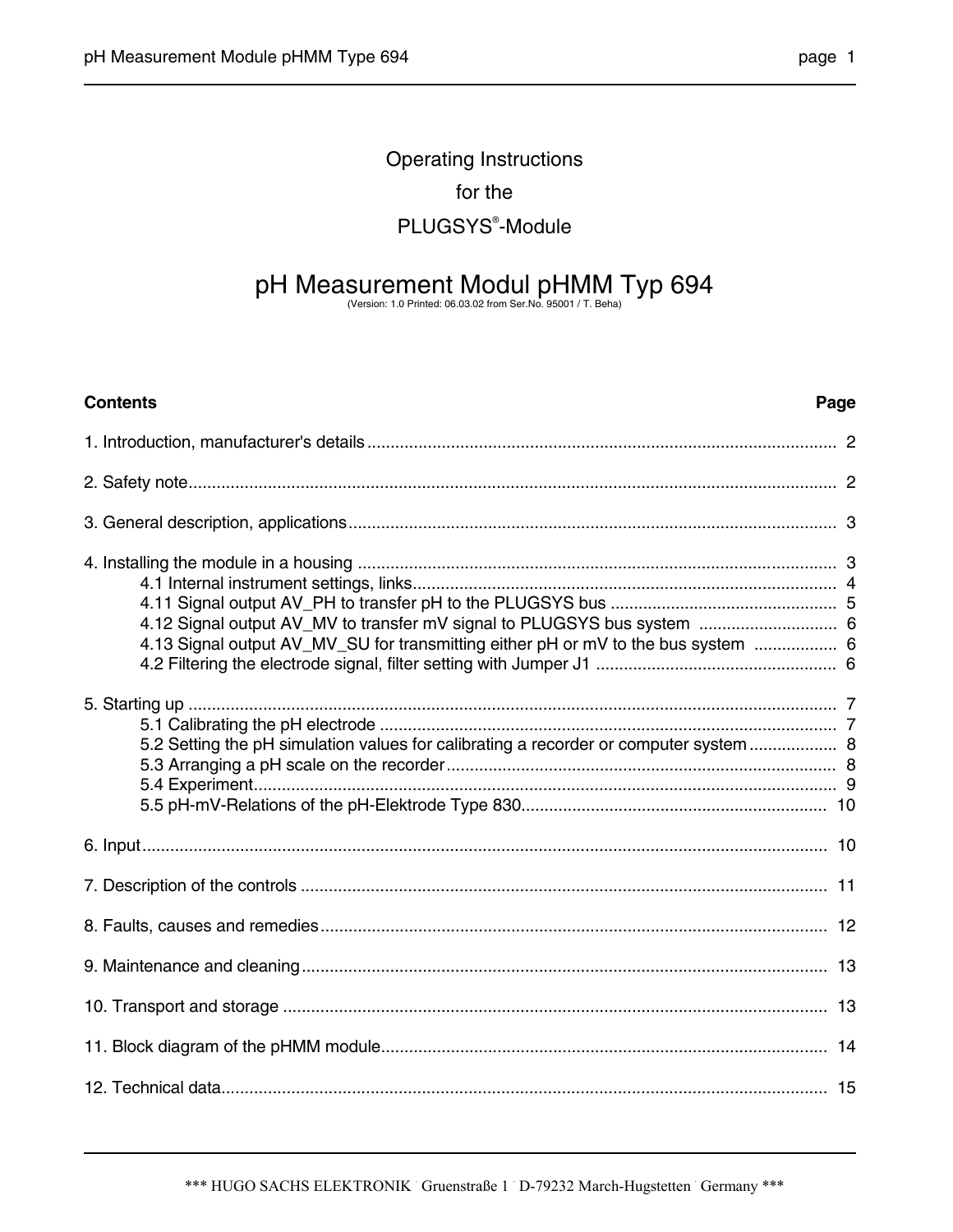|--|--|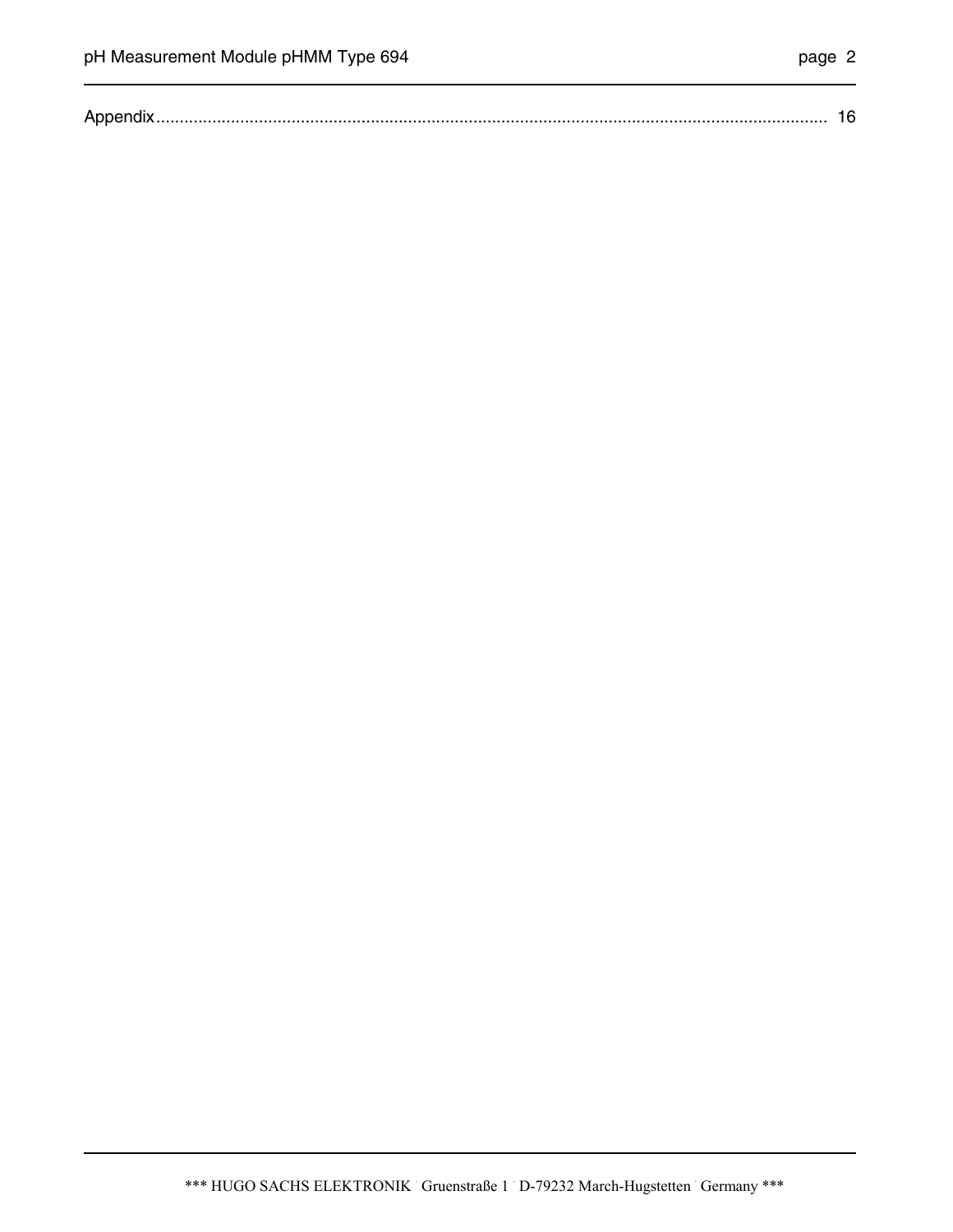#### **1. Introduction, manufacturer's details**

These Operating Instructions describe the operation and use of the **pHMM** Module Type 694. It is part of the equipment and should be kept close to it.

All the information in these Instructions has been drawn up after careful examination but does not represent a warranty of product properties. Alterations in line with technical progress are reserved.

This PLUGSYS module is manufactured by:

Hugo Sachs Elektronik Gruenstr. 1, 79232 March-Hugstetten Germany

| Phone (Germany): | 07665-9200-0           |
|------------------|------------------------|
| (others):        | int. + 49 7665-9200-0  |
| Fax (Germany):   | 07665-9200-90          |
| (others):        | int. + 49 7665-9200-90 |

#### **Copyright**

This product and the corresponding documentation are protected by copyright. All rights reserved. This document must not be copied, photocopied, reproduced or translated, either as a whole or in parts, without prior written agreement by Hugo Sachs Elektronik, March/Hugstetten, Germany.

#### **Trademark**

PLUGSYS is a registered trademark of Hugo Sachs Elektronik, March/Hugstetten, Germany.

#### **2. Safety note**



 **Important:** This equipment is not suitable for operation in hazardous areas and/or in a flammable atmosphere.

The equipment is not approved for measurement on humans!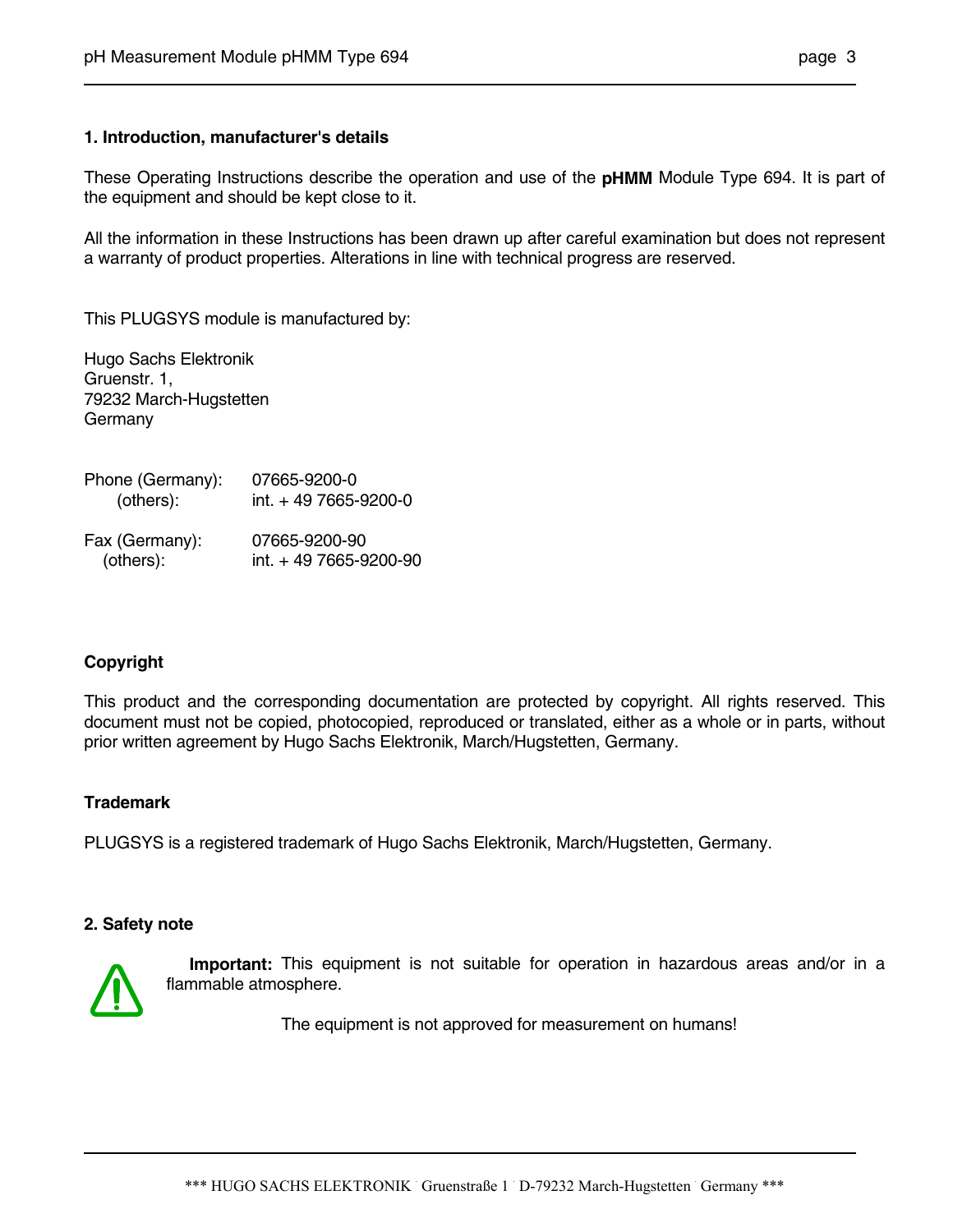The **pHMM** Module Type 694 is a module for the HSE PLUGSYS Measuring System and serves to measure pH using glass pH electrodes. The main application is in the continuous recording of the pH in biological solutions such as e.g. the perfusate from isolated organs and tissues. Using a special pH electrode mounted in a flow-through chamber it is possible to make continuous measurements over hours or days. Changes or fluctuations in pH can be recorded continuously. In order to avoid interaction where several electrochemical parameters (such as  $pO_2$ ,  $pCO_2$ , Na<sup>+</sup>, K<sup>+</sup> or  $Ca<sup>++</sup>$ ) are being measured continuously, this module incorporates an input with isolating amplifier. This also avoid possible hum interference. The input circuit is isolated from the output circuit and the housing through the isolating amplifier.

The pH is indicated on a 3 1/2 digit LED display. It is possible to indicate either the signal supplied by the electrode in mV, or the pH calculated from it.

The pH signal is available as analogue voltage at a BNC socket on the front panel and also internally on the PLUGSYS system bus for recording.

A simulating device which can simulate two fixed pH values is provided for calibrating a recorder or a computer system.

For using the pHMM module it has to be installed in a PLUGSYS housing Series 600.



Fig. 1 Front panel

#### **4. Installing the module in a housing**

(If the module has been supplied already installed you can omit Section 4 and continue with Section 5. If you have received the module as a separate unit you should continue here.)

Before you can use the **pHMM** module it has to be installed in a suitable HSE PLUGSYS housing Series 600 (April. 96: 601 to 607). If the module is supplied as part of a completely installed PLUGSYS measuring system the work described below has already been carried out and the selected signal paths have been entered in the bus diagram.

Before the module is installed in a housing the connections of the module to the bus lines have to be determined by plugging in links as described in the next section (Section 4.1).

Do not forget to enter the selected connections in the bus diagram (in the white Operating Manual folder under Section 1).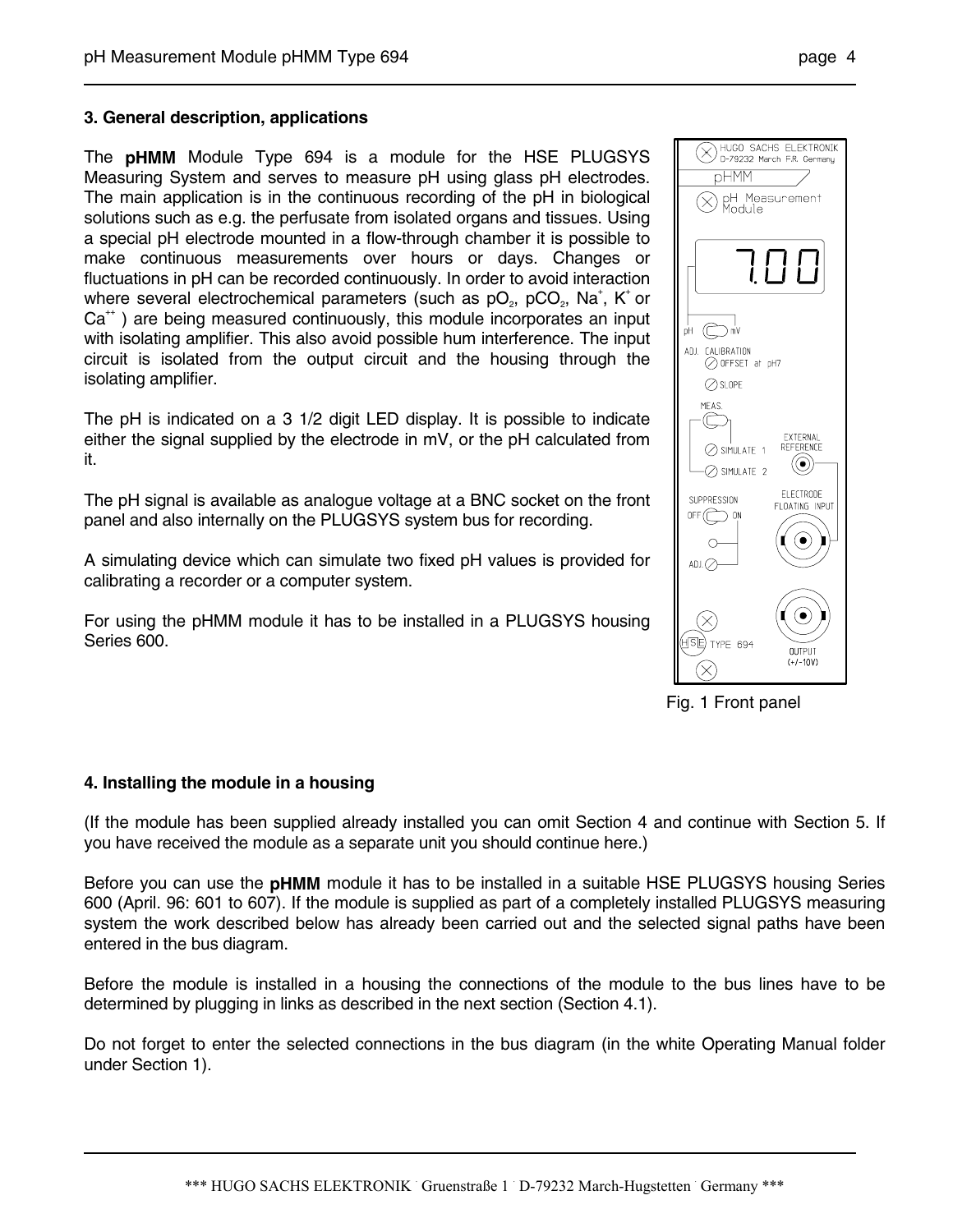Brief procedure (for full details see the Operating Manual of the housing):

- **•** Pull out the mains plug on the housing.
- **•** Remove the blank panel at the housing slot position intended for the **pHMM** module.
- Prepare module according to Section 4.1 (set lines and links).
- **•** Insert the **pHMM** module, note the guide rails.
- **•** Push the module firmly into the bus connector.
- **•** Screw on the front panel.
- **•** Connect up the pH electrode.
- **•** Reconnect the mains plug to the housing.
- **•** Switch on the housing.

#### **4.1 Internal instrument settings, links**

**Warning:** the **pHMM** module must be protected against electrostatic discharges while it is outside the housing! The **pHMM** module contains highly sensitive MOS components which can be damaged or destroyed by electrostatic discharges. If you dismantle the module or if you carry out any operations on the dismantled module you must ensure potential equilibration before touching any part of the printed circuit (by touching some grounded metal part, e.g. water tap, central heating radiator. grounded housing, PLUGSYS housing or similar).

Before you install the **pHMM** module into the PLUGSYS housing it is necessary to set a link on the circuit board in order that the output signal is linked to the appropriate or required bus line. The module can only be used in conjunction with the complete system if the bus lines have been connected up correctly.

Do not forget to enter the selected signal assignment in the bus diagram for the PLUGSYS housing (the bus diagram is filed in the Operating Manual folder under Section 1).

If the module is supplied as part of a completely installed PLUGSYS measuring system, the operations described below have already been completed and the selected signal paths have been entered in the bus diagram.

The location of the link is shown in the illustration below. The following linkages can be set:

- Signal output AV\_PH to transfer the pH to the PLUGSYS bus system; suppression can be switched on.
- Signal output AV MV to transfer the mV value to the PLUGSYS bus system
- Signal output AV\_MV\_SU to transfer the mV value or the pH to the PLUGSYS bus system, selected by switch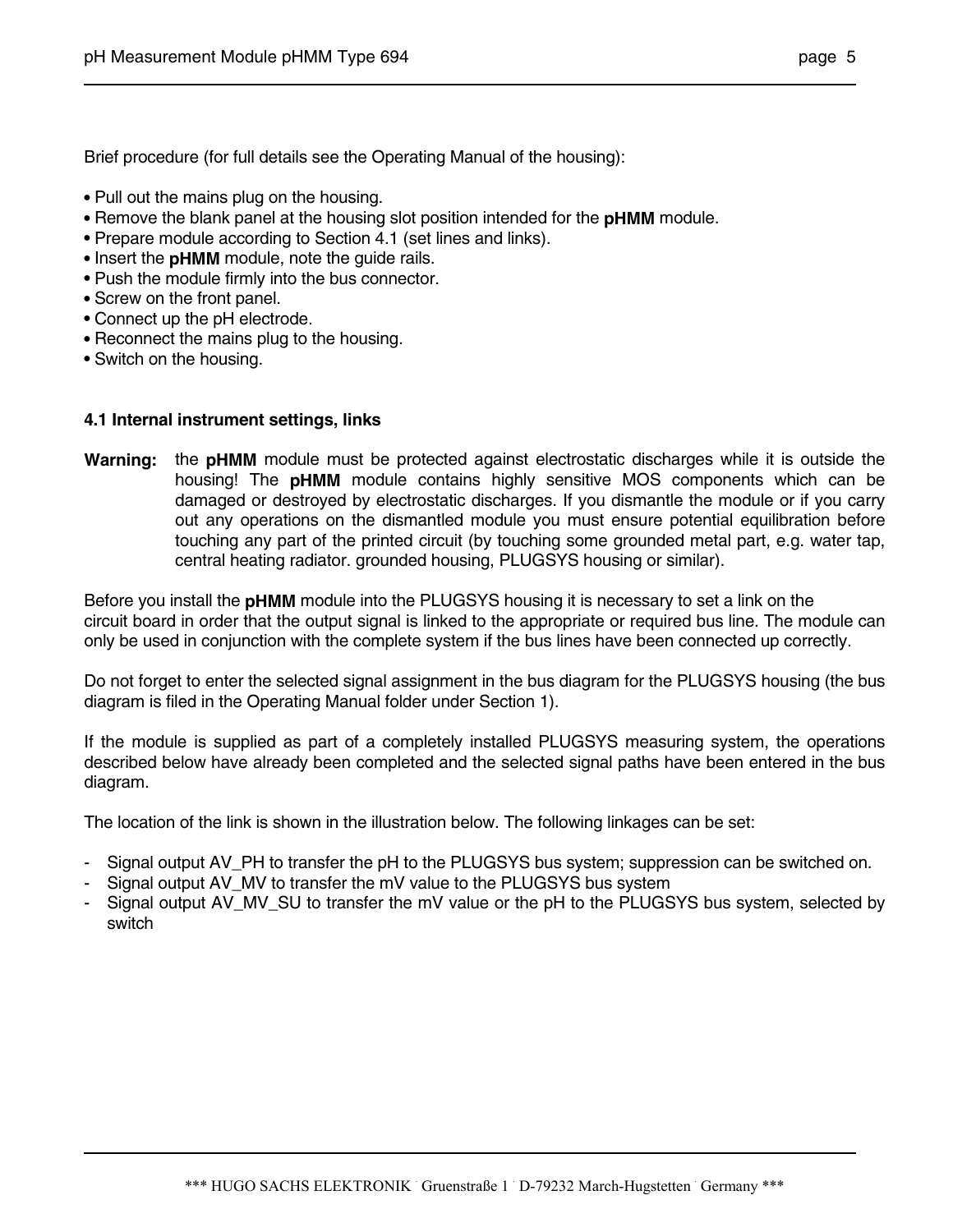#### **4.11 Signal output AV\_PH to transfer pH to the PLUGSYS bus**

Plugging the link AV. PH transfers the analogue signal corresponding to pH to the PLUGSYS bus. The link must be plugged on to the appropriate channel (AV1 - AV16). The signal is transmitted through the PLUGSYS bus to a recorder or to a data capture system. **See Fig. 2 C**.

#### **Please note:**

This signal is influenced by the **"SUPPRESSION"** switch. If the **SUPPRESSION** switch is set to **OFF** then 1 Volt = 1 pH. This means that 7 V is produced at this output for pH 7, pH 4 corresponds to 4 V. This leads to problems when using a recorder since its pen position control can not be adjusted over such a large range. This problem is overcome by using the **SUPPRESSION** function. If the **SUPPRESSION** switch is set to **ON** it is possible to shift the output voltage range. For example, pH 7 can be set to 0 Volt. This allows the range pH 7 to pH 8 to be shown enlarged on the recorder (pH 7.2 to 7.5 is the normal physiological range, for example).

#### **Note:**

When selecting the bus line (AV1...16) be sure to use a free line and check this in the bus diagram. If there is no appropriate information in the bus diagram you can determine the bus line assignment only by removing all the modules and determining the signal paths selected on them using the corresponding operating instructions.



Fig. 2: Position of the internal links

In example C shown above the signal output AV\_PH has been set so that the analogue pH signal is on bus line AV 5. The jumper J1 (A) is set so that the input filter is set to 0.2 Hz. The mV signal is not reversed,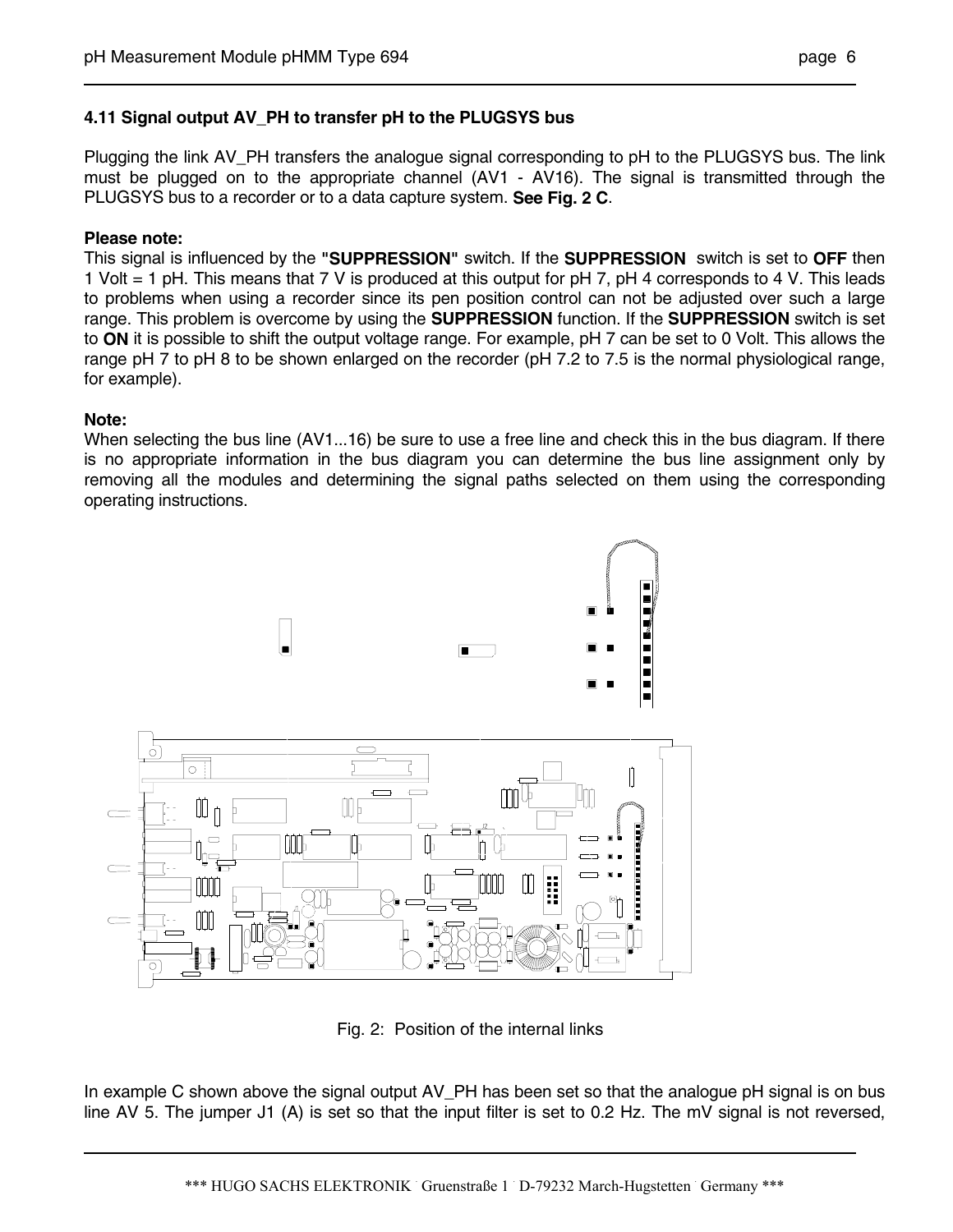Jumper J2 (B).

#### **4.12 Signal output AV\_MV to transfer mV signal to PLUGSYS bus system**

The link AV MV transfers the potential measured at the pH electrode to the PLUGSYS bus after multiplication by a factor of 10.

If this voltage is required the link must be set to the required channel (AV1 - AV16). When the module is supplied from the factory this link is in the parking position. The signal is transmitted through the PLUGSYS bus to a recorder or a data acquisition system.

#### **Please note:**

This signal is affected by the Jumper J2 **(Fig. 2 B)**. With this jumper the mV signal from the eletrode can be reversed.

Jumper right --> signal not reversed (normal setting on delivery) Jumper left --> signal reversed

See also Fig 2 B.

| pH | Input Voltage [mV] | Output. [V]<br>AV_MV<br>Jumper right | Output AV_MV<br>reversed [V]<br>Jumper left |
|----|--------------------|--------------------------------------|---------------------------------------------|
| 6  | +55                | $+0.55$                              | $-0.55$                                     |
|    |                    |                                      |                                             |
| 8  | -55                | $-0.55$                              | $+0.55$                                     |

#### **4.13 Signal output AV\_MV\_SU for transmitting either pH or mV to the bus system**

The link AV\_MV\_SU permits switching the pH or the mV value to one of the 16 possible analogue lines. This link transfers either the pH or the mV signal to the PLUGSYS bus, depending on the position of the **pH/mV** switch. Here again the link must be plugged in the required channel AV1 - AV16. The signal is then passed through the PLUGSYS bus to a recorder or data capture system. When the module is supplied the link is in the parking position.

#### **Please note:**

This signal is influenced by the switch **pH/mV**, and in position **pH** also by the **SUPPRESSION** switch. In position pH the details of Section 4.11 apply.

In position mV the electrode potential is output after multiplication by a factor of 10.

#### **4.2 Filtering the electrode signal, filter setting with Jumper J1 (Fig.: 2A)**

Two low-pass filters are available for use with the electrode signal:

Jumper J1 up --> filter 0.2 Hz (time constant 5 seconds) Jumper J1 down --> filter 0.8 Hz (time constant 1.25 seconds)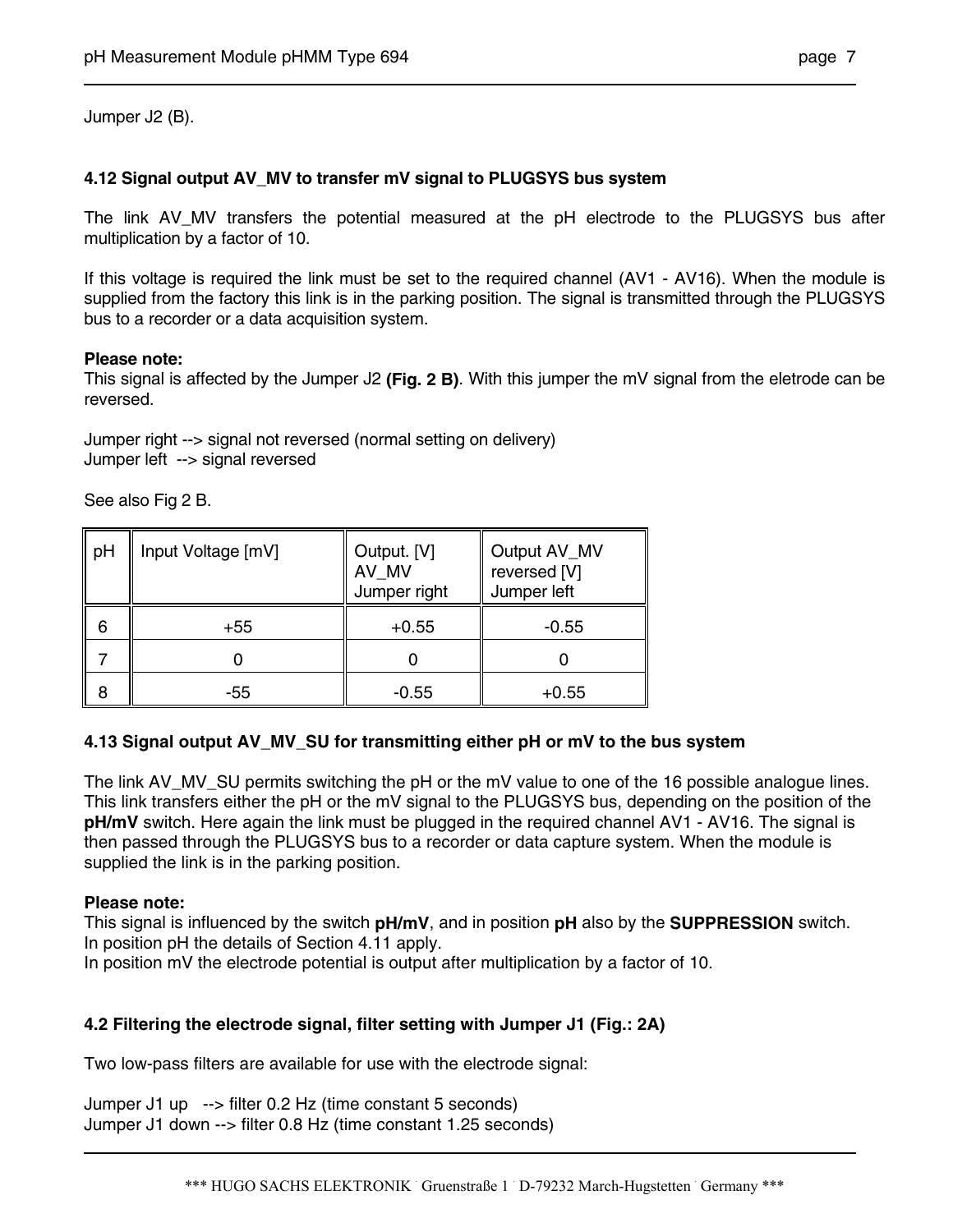As the average reaction time of a mini pH electrode is 10 seconds both ranges can be used. It is recommended to use the 0.2 Hz setting (factory setting) since the indication is more stable here and does not jump continually. See Fig 2 A.

#### **5. Starting up**

After the pH electrode has been prepared and the pH electrode cable has been connected to the input socket the housing can be switched on and measurement can begin.

#### **5.1 Calibrating the pH electrode**

The description below assumes that a pH electrode Type 830 and a thermostated flow-through chamber (HSE Chemical Electrode Chamber) are being used.

#### **Basic principle of calibrating pH electrodes:**

In order to avoid measurement errors it is important that calibration takes place at the same temperature as the subsequent measurements. The entire measurement in the electrode chamber depends on flow rate and it is therefore important that the pumping speed of the roller pump is the same during calibration and during measurement. The recommended flow rate through the chamber should be between 1 and 2 ml/min (check pump output volumetrically). In principle the calibration should be repeated daily.

#### **Procedure:**

It is assumed that the circulation thermostat has already been operating for at least 5 min and the electrode chamber has warmed up. In order to ensure chemical stability the electrode should already have been stored in electrolyte solution for at least 24 hours.

(1) Connect the pH electrode to the pH meter, socket **"ELECTRODE FLOATING INPUT"**.

- (2) Set switch pH/mV to pH.
- (3) Place approx. 3 5 ml buffer solution pH 7.00 into a small vessel.
- (4) Place approx. 3 5 ml buffer solution pH 4.00 into a small vessel.
- (5) Hold the input tubing of the electrode chamber into the vessel with pH 7 buffer solution. Where precision measurements are required, the buffer solution should also be warmed to the chamber temperature. It should be noted that the pH buffer solutions are somewhat temperature dependent (see label on the bottle).
- (6) Start up the roller pump. Discard any mixture of buffer solution with other solutions in the system. As soon as chamber plus tubing contains only pH 7 buffer solution, circulate the pH buffer solution in a closed loop.
- (7) Using a screwdriver set the trimmer "OFFSET at pH7" so that the reading is 7.00. Check the reading over about 30 seconds and adjust it if necessary. The pH should not fluctuate (±0.01 pH).
- (8) Remove the inlet tube and hold it in air, so that a airbubble of 3 to 4 cm length in the tube is produced. Stop the roller pump. This airbubble seperates the two calibration solutions to avoid mixtures.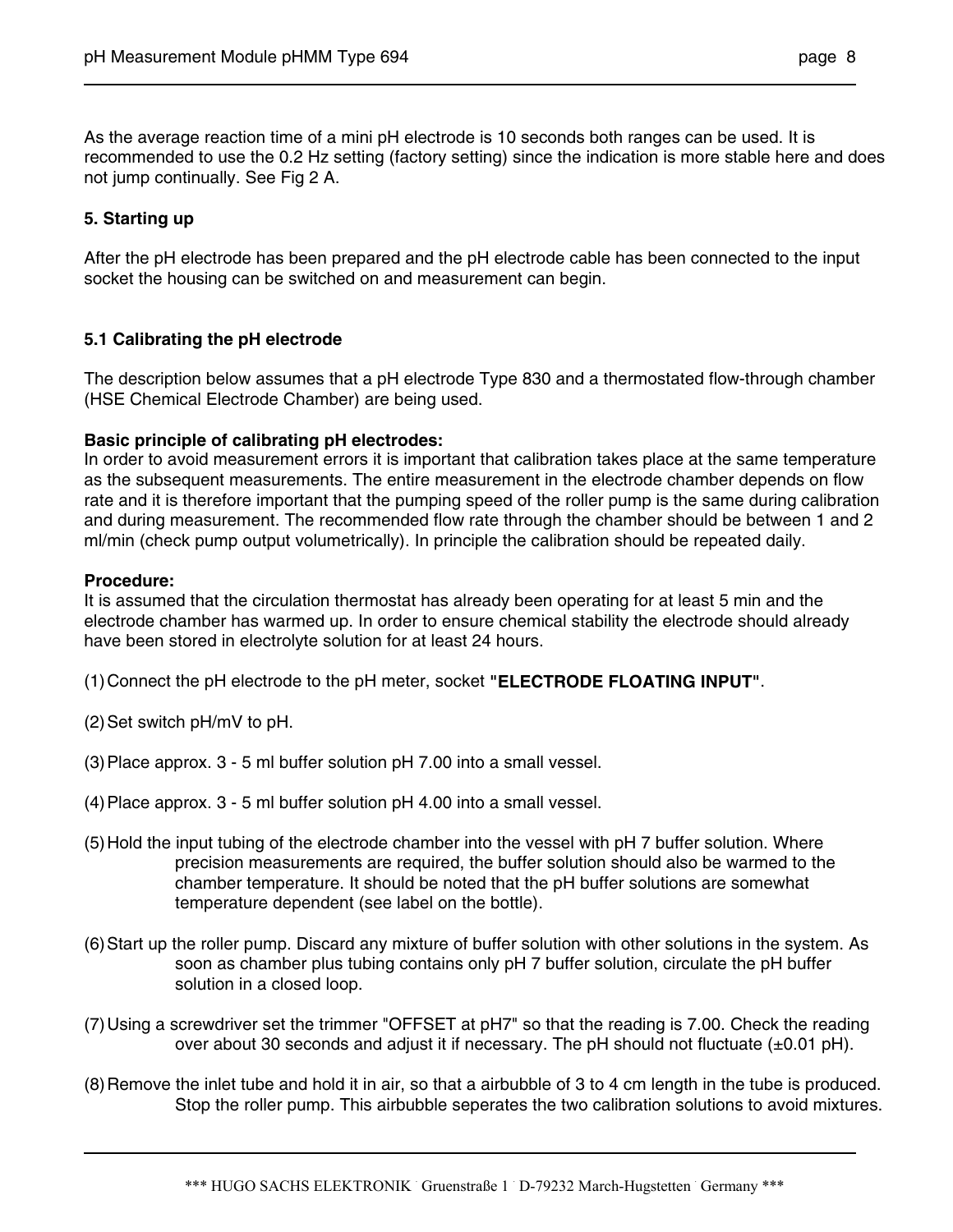- (9) Hold the inlet tubing of the electrode chamber into the vessel with pH 4 buffer. (Note: Calibration could also be performed with pH 10 buffer but the otherwise linear pH graph is slightly deflected above pH 9.5 because of the alkali error).
- (10) Start the roller pump. As soon as the system contains only pH 4 buffer solution this is pumped in a closed loop.
- (11) After a new pH has become established (approx. 30 sec), adjust the "Slope" trimmer with a screwdriver to set the reading for pH 4 to 4.00. The pH reading should no longer fluctuate  $(\pm 0.01 \text{ pH})$ .

As a check the two calibration points should be checked again alternatively. In case of larger deviations repeat steps 5 to 11.

#### **5.2 Setting the pH simulation values for calibrating a recorder or computer system**

Calibration of a recorder or data acquisition system always requires two calibration points. Since the entire calibration procedure is rather time-consuming a simulation device is incorporated in the pHMM module to simplify the operation. It simulates two pH values and their output voltages.

If e.g. the measurement is to cover the range between pH 6 and pH 8, the simulation values are set to pH 6 and pH 8.

#### **Procedure:**

Move the switch **"SIMULATE 1 / MEAS / SIMULATE 2"** to **SIMULATE 1** (right) and hold it in that position. Adjust the reading to 6.00 with the **SIMULATE 1** trimmer using a screwdriver.

Move the switch to **SIMULATE 2** (left) and hold it in that position. Adjust the reading to 8.00 with the **SIMULATE 2** trimmer using a screwdriver.

If now the switch is moved to **SIMULATE 1** (right), the same value as if the pH electrode measures pH 6 is now simulated on the output. In position **SIMULATE 2**, pH 8 is simulated at the output.

The switch automatically returns to the **MEAS** position but the simulated value is retained for a further 10 seconds on the display and at the output.

#### **5.3 Arranging a pH scale on the recorder**

After the simulation values have been set as indicated in Section 5.2 the recorder can readily be calibrated.

It is now assumed that the PLUGSYS housing is switched on and ready for use and that a recorder with 8 cm writing width per channel is connected up.

It is of course possible to use some other recorder with a different writing width and chart scaling. It is however necessary to have adequate sensitivity of at least 1 Volt for full-scale deflection.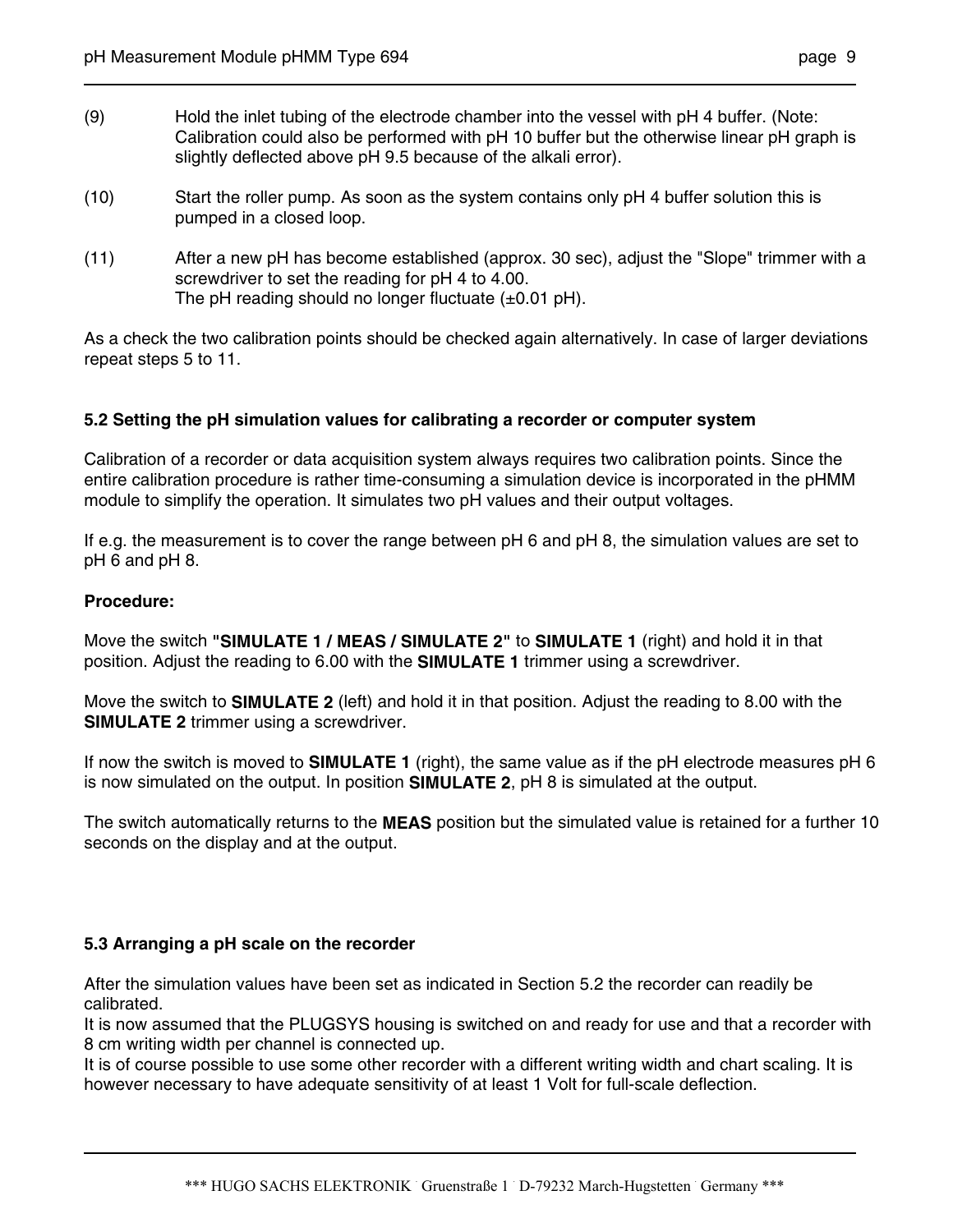| <b>Assumptions:</b> |                 |
|---------------------|-----------------|
| Required pH range:  | pH6 bis pH8     |
| Writing width:      | 80 mm           |
| Chart scale grid:   | every cm and mm |

With these conditions the simulation values of the pHMM should be set to pH 6 and pH 8. See the example in Section 5.2. The recording span can now be adjusted accurately to fit the chart scaling. A distance of 8 cm is available, i.e. the pH 6 line is positioned at the bottom edge and the pH 8 line at the top edge. The midpoint (i.e. 4 cm) corresponds to pH 7, so that 1 cm represents 0.25 pH.

Follow the procedure indicated below:

- (A) Position the recorder pen at the bottom edge of the chart. Zero the recorder input. Set the pen to the zero line.
- (B) On the pHMM set the switch **pH/mV** to **pH**. Set the **SUPPRESSION** switch to **ON**. The green LED above ADJ is alight.
- (C) Start the chart drive. Move switch **SIMULATE 1 / MEAS / SIMULATE 2** to **SIMULATE 1** and hold it there. The display shows 6.00; pH 6.00 is being simulated. After releasing the switch the value is maintained for a further 10 sec. Since the adjustment probably takes somewhat longer it is best to hold the switch in that position. Now adjust the pen to zero with trimmer ADJ using a screwdriver. The zero line now corresponds to pH 6.
- (D) Move switch **SIMULATE 1 / MEAS / SIMULATE 2** to **SIMULATE 2** and hold it there. The display shows 8.00; pH 8.00 is being simulated. Now adjust the recorder gain so that the pen is at the top edge of the chart (8 cm). This value corresponds to pH 8.00.

#### (E) Checking the adjustment:

 Run the recorder at a slow speed. Switch **SIMULATE 1 / MEAS / SIMULATE 2** on **MEAS**. The value measured by the pH electrode is being indicated and shown on the chart. Move the switch briefly to **SIMULATE 1**. The value pH 6 is now being simulated for 10 sec, the pen is against the bottom edge of the chart. Next move the switch to **SIMULATE 2**. pH 8 is now being simulated for 10 sec, the pen is at the top edge of the chart.

By quickly keying in the simulation values it is possible at any time (also during an experiment) to check the recorder settings.

#### **Please note:**

Simulation does not replace the calibration! Simulation only provides output values for a recorder. During a measurement these are only correct if the electrode has been calibrated correctly!

#### **A pH electrode can only be calibrated by the use of buffer solutions! See Section 5.1.**

Calibration or checking of calibrated values should be performed at least once a day. The better method is to follow GLP and check before and after each experiment.

#### **5.4 Experiment**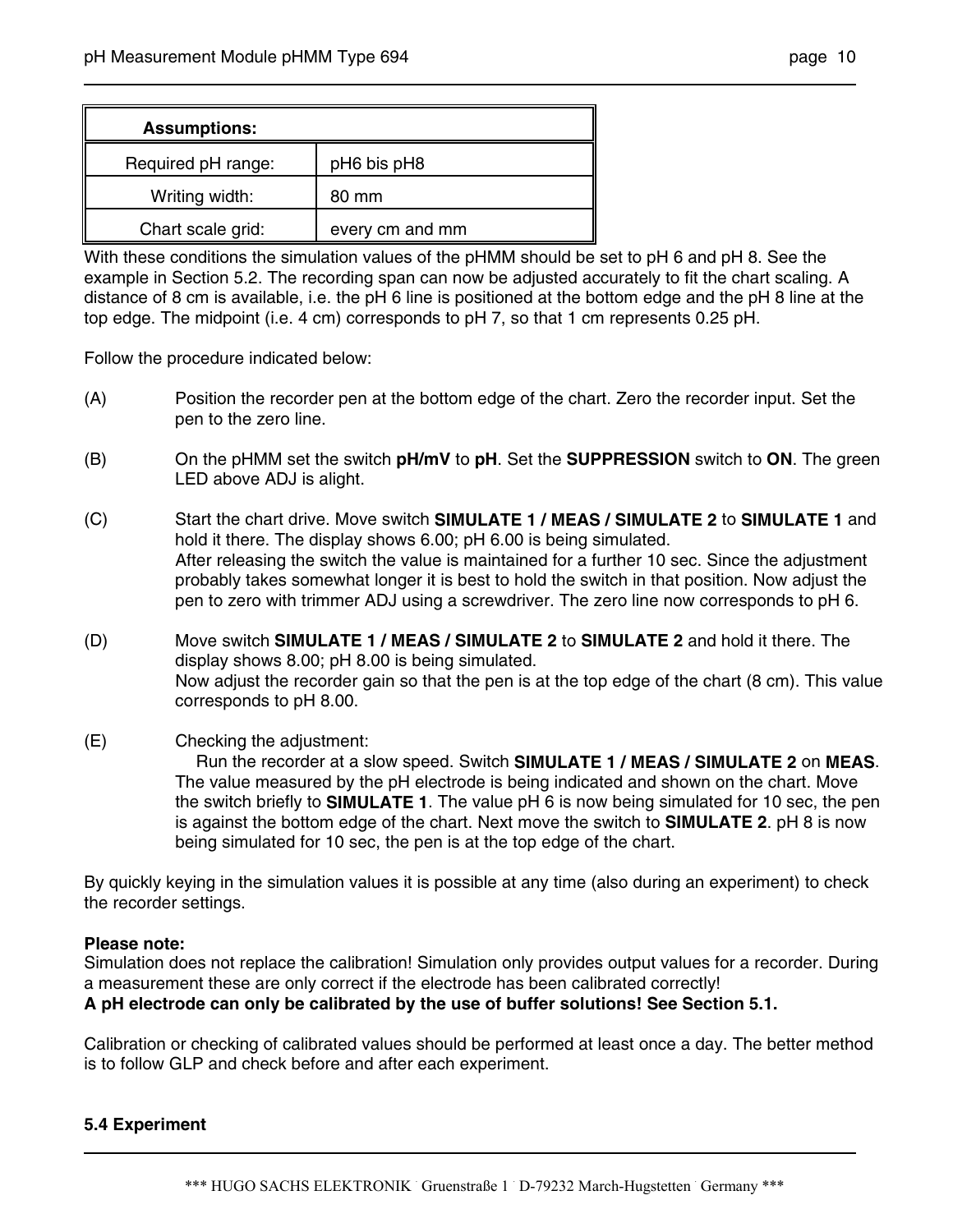If the pH electrode has been calibrated the measurement can now be started under the same conditions (constant temperature, constant flow).

The reaction time of the electrodes is about 10 seconds (combination pH electrode Type 830). The electrode has a stability of 0.05 pH/day. The electrode slope is approx. 55 mv/pH.

**Please note:** During the experiment it is important to ensure that there are no air bubbles in the electrode chamber.

#### **5.5 pH-mV-Relations of the pH-Elektrode Type 830**



The diagram above shows the pH-mV-relation of a combination pH-electrode Type 830. An increasing pH value results in a decreasing electrode voltage. This electrode had a offset voltage at pH7 of -22mV. A optimal pH electrode shows at pH7 a value of 0mV. Because of tolerances during manufacturing are values of ±20mV normal. This offset is set to zero in the calibration procedure with pH7 buffer with trimmer "OFFSET at pH7". The kurve is shifted parallel. The Slope of the elecrode is about 57mV/pH (172mV/3pH). The mean value of the electrodes type 830 is at 55mV/pH. In the calibration procedure first pH7 is set, this means that the kurve is electronically

adjusted to zero. After that "Slope" has to be adjusted.

#### **6. Input**

The **pHMM** module carries a BNC input socket for combination electrodes. Alternatively, electrodes with an external reference electrode can be used; the reference electrode is connected to the black input socket EXTERNAL REFERENCE (2 mm socket).

The input is floating, i.e. isolated from ground. This is necessary in order to prevent mutual interference if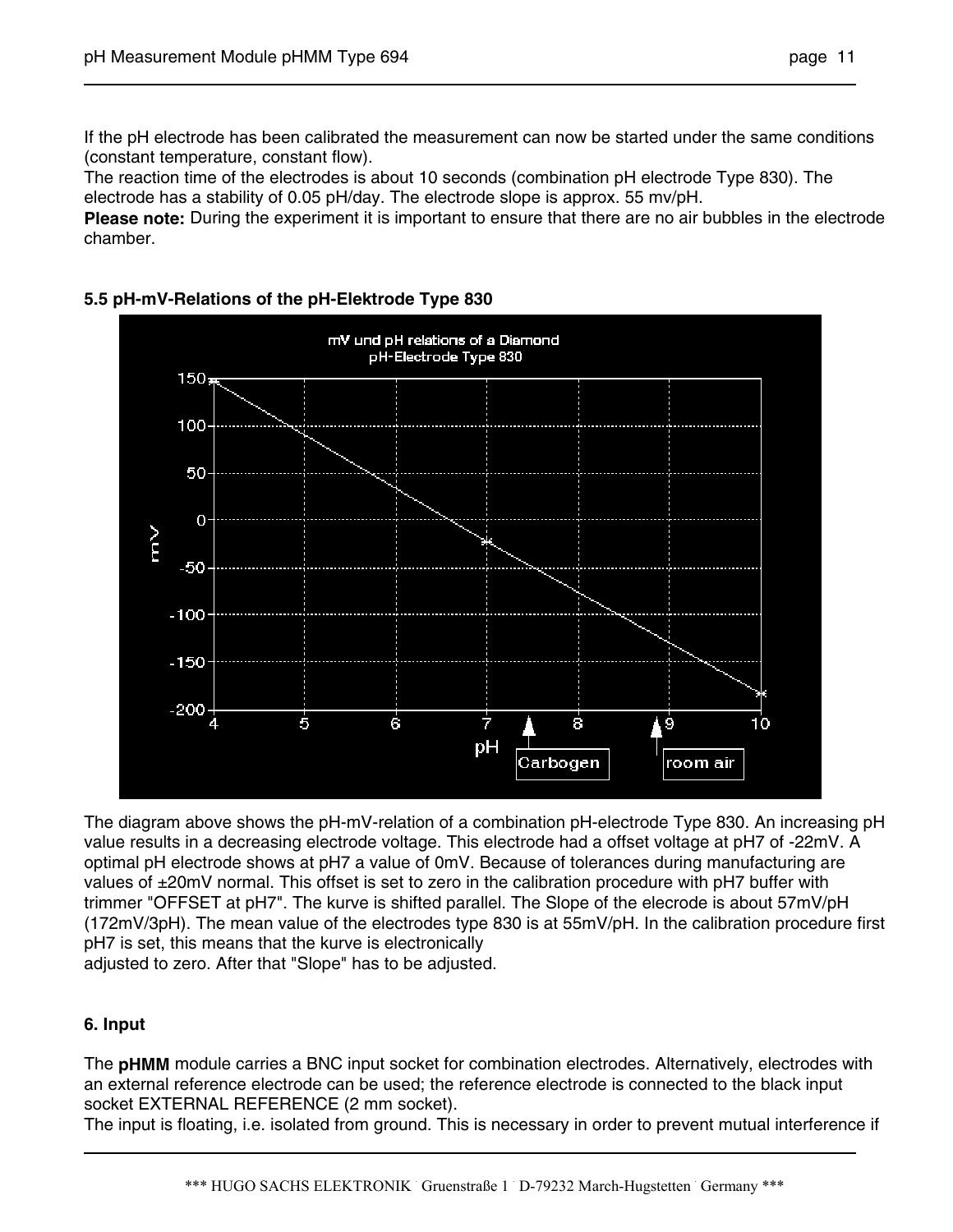several electrochemical values such as pO<sub>2</sub>, pCO<sub>2</sub>, Na<sup>+</sup>, K<sup>+</sup>oder Ca<sup>++</sup> are being measured continuously at the same time.

Isolation also prevents hum interference. The input circuit is isolated from the output circuit and the housing by an isolating amplifier.

#### **7. Description of the controls**

- **(1)** Display to indicate pH or mV value. The display is switched over using the **pH/mV** switch.
- **(2) pH/mV** switch. This switch selects either **pH** or **mV** indication on the display. In position **pH** the measured pH is indicated with two decimal places. In setting **mV** the measured mV value is indicated. The BNC socket OUTPUT carries, depending on the switch setting, either a voltage corresponding to the pH, or a voltage corresponding to the measured mV (mV x 10).
- **(3)** Trimmer **ADJ.CALIBRATION, OFFSET at pH7**. This trimmer is used to adjust pH 7.00 during calibration of the pH electrode. During this operation the electrode must be immersed in a pH 7 buffer. See also Section 5.1, Calibration.
- **(4)** Trimmer **ADJ.CALIBRATION, SLOPE**. This trimmer is used to adjust pH 4.00 during calibration of the pH electrode. During this adjustment the electrode must be immersed in a pH 4 buffer. See also Section 5.1, Calibration.

**(5)** Switch **SIMULATE 1 / MEAS / SIMULATE 2**. This switch automatically returns to the central **MEAS** position and is used to simulate two freely selected pH values in order to simplify the calibration of a recorder or data acquisition system. If the switch is pushed to the right to **SIMULATE 1**, the pH value set on the trimmer **SIMULATE 1 (6)** is shown on the display and appears at the output. After releasing the switch it jumps back to its central position; the



Fig.3 Controls on the front panel

simulated pH value is however held for a further 10 sec approx. in order to permit readjustment of the recorder without having to hold down the switch continuously. In the left position **SIMULATE 2** the pH value set on the trimmer **SIMULATE 2 (7)** is shown on the display and appears at the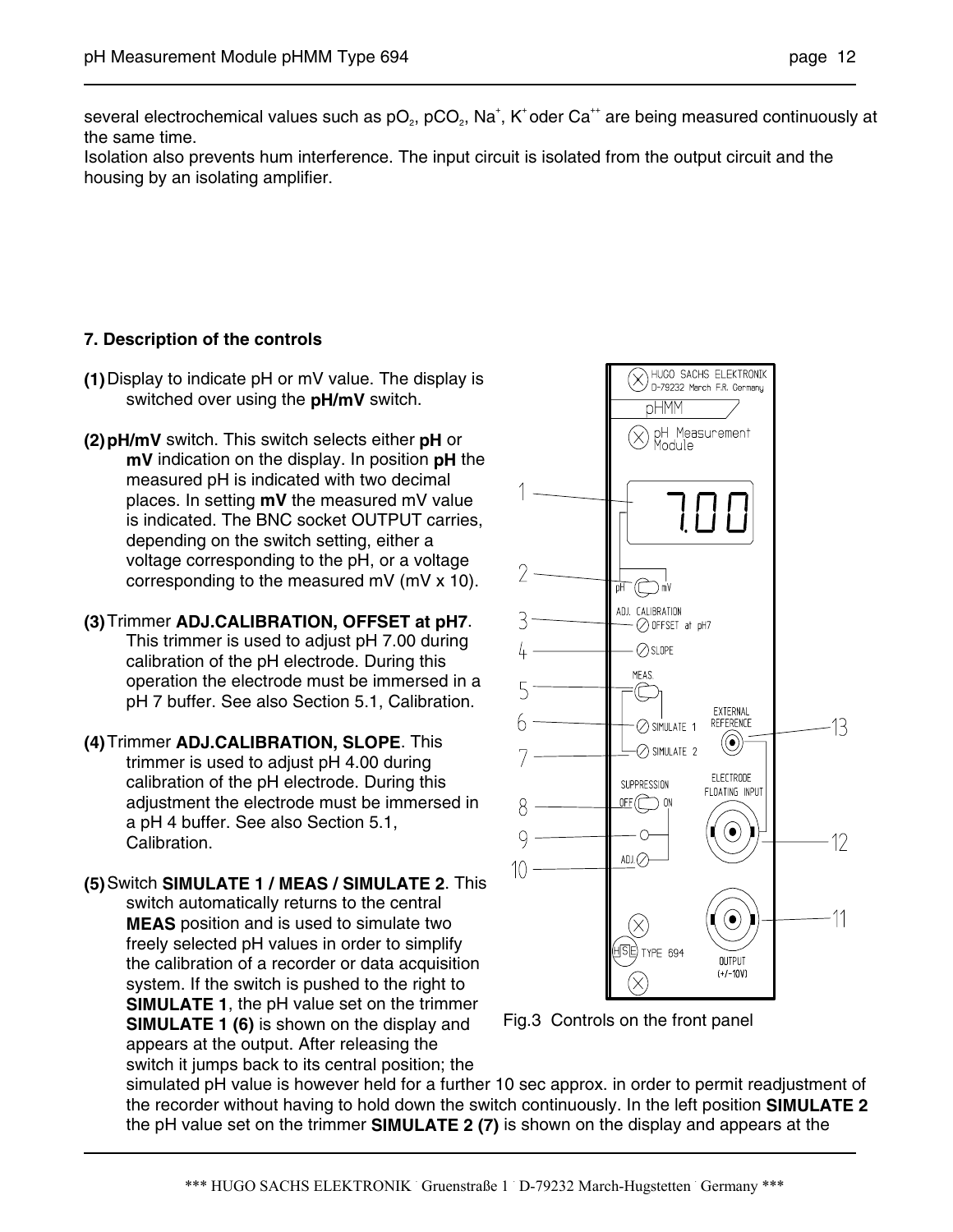output. Here again the simulated pH is held for a further 10 sec approx.

- **(6)** Trimmer **SIMULATE 1**: This trimmer is used to set the first pH simulation value. To do this, push the switch **SIMULATE 1 / MEAS / SIMULATE 2** to the **right**, hold it there and, using a screwdriver, set the required value as shown on the display. See also Section 5.2.
- **(7)** Trimmer **SIMULATE 2**: This trimmer is used to set the second pH simulation value. To do this, push the switch **SIMULATE 1 / MEAS / SIMULATE 2** to the **left**, hold it there and, using a screwdriver, set the required value as shown on the display. See also Section 5.2.
- **(8)** Switch **SUPPRESSION OFF/ON**. Using this switch the range suppression can be switched on and off. This function is required when using a recorder or data acquisition program. If the **SUPPRESSION is OFF**, a signal of 1 Volt per pH appears at the internal output AV\_PH and at the BNC socket on the front panel; at pH 7 the output is 7 Volt, at pH 4 correspondingly 4 Volt. The physiological range is about pH 7.4. To show for example the range from pH 7 to pH 8 on the recorder leads to difficulties since the position control for the recorder pen can not be adjusted far enough so that pH 7 can be shown at chart zero. This problem is avoided by switching on the SUPPRESSION function. If the **SUPPRESSION** switch is set to **ON** the output voltage range can be shifted with the **ADJ trimmer**; pH 7 can then be placed on 0 Volt. In this way the range from pH 7 to pH 8 can be shown enlarged on the recorder. See also Section 5.3.
- **(9)** LED **"SUPPRESSION ON"**. This LED lights up as soon as SUPPRESSION is switched on.
- **(10)** Trimmer **ADJ**. This trimmer is used to adjust the range suppression. To set pH 7 to recorder zero, for example, the SUPPRESSION must be switched on. Then pH 7 can be simulated with SIMULATE 1. Using the ADJ trimmer the recorder pen is then set to the required position.
- **(11)** BNC socket **OUTPUT**. This output socket carries, depending on the setting of switch pH/mV, either the pH or the measured mV (electrode voltage x 10). If SUPPRESSION is switched on, this socket carries the pH signal with range suppression.
- **(12)** BNC socket **ELETRODE FLOATING INPUT**. This socket is used to connect the electrode.
- **(13)** 2 mm socket **EXTERNAL REFERENCE**. This socket is used to connect an external reference electrode when using a pH electrode with separate reference electrode.

#### **8. Faults, causes and remedies**

**Fault:** 

pH fluctuates strongly or appears unrealistic.

**Cause:**

Air bubble at the electrode tip, electrode chamber not grounded.

#### **Remedy:**

Produce a large air bubble, e.g. by briefly opening the supply tubing. The large air bubble produced (approx. 20 - 30 mm long in the supply tubing) then joins up with the undesirable bubbles in the chamber and can be pushed out by the liquid following behind. Connect the chamber to the central ground point.

**Fault:**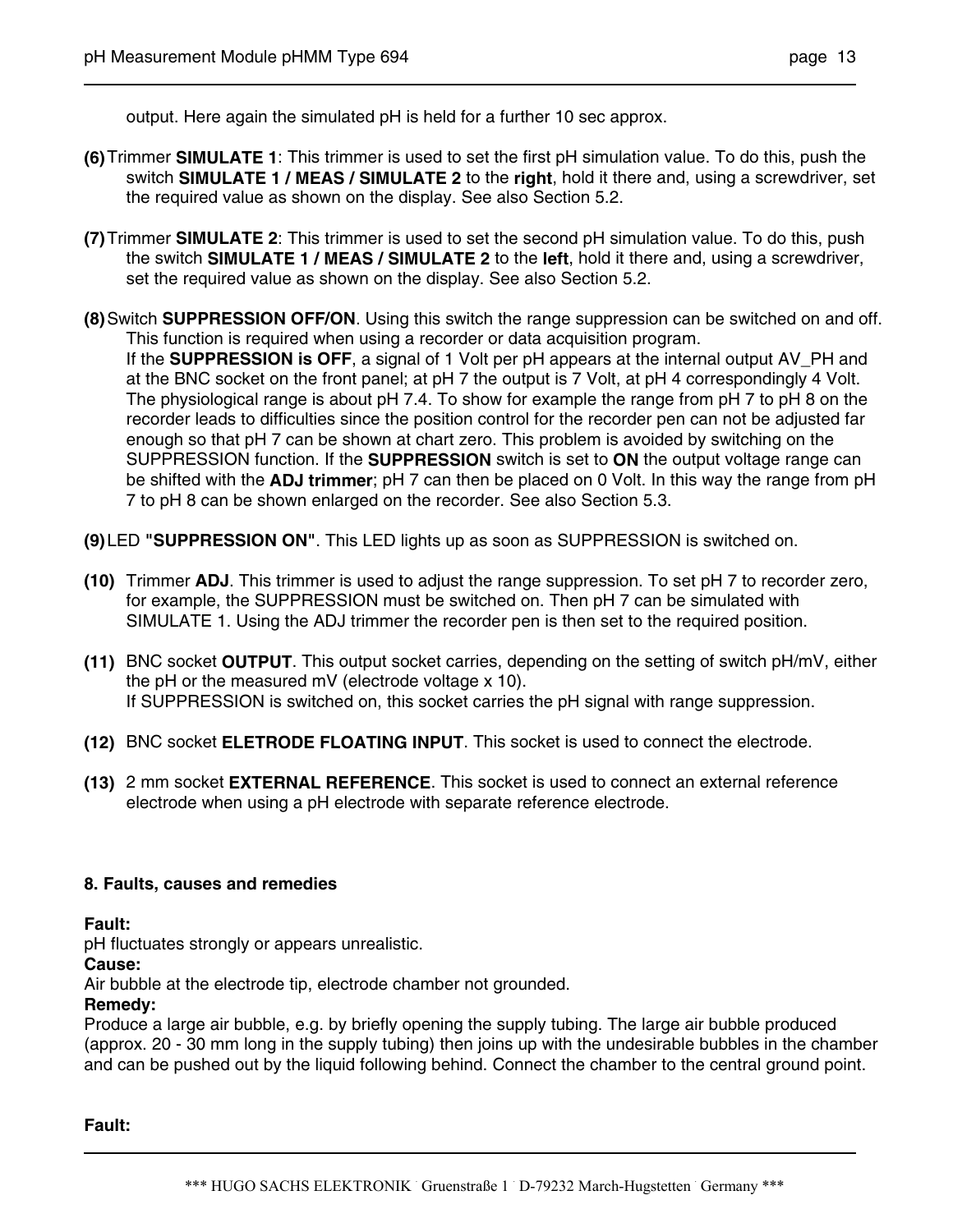Electrode slope appears very steep (normally approx. 55 mV/pH).

#### **Cause:**

Electrolyte exhausted; possibly due to large negative pressure by closing or kinking the tubing before the electrode chamber, or measurement in highly acidic or highly alkaline media.

#### **Remedy:**

Refill the electrolyte using the syringe supplied.

**Fault:** Measurement completely incorrect, instrument overloaded. **Cause:** Ground not connected.

**Remedy:**

Connect ground cables to central ground point.

#### **9. Maintenance and cleaning**

The PLUGSYS module does not really require any maintenance. The **pHMM** module is supplied fully calibrated, only the pH electrode still requires calibration. Any operation on or modification of the electronic circuit invalidates the warranty and the manufacturer's product liability.

The front panel can be cleaned if necessary with a lightly moistened (not a wet) cloth. Before cleaning always pull out the mains supply plug!

No moisture must find its way into the unit and especially not into the switches and keys, since this leads to corrosion at the switch contacts resulting in faulty operation. In general the PLUGSYS housing should be protected against splash water and salt solutions as this may damage individual components and may cause a short-circuit!

#### **10. Transport and storage**

In order to avoid transport damage when returning the unit to the factory, the PLUGSYS housing should be packed in a suitably large carton (the carton should allow a spacing of about 10 cm all round so that sufficient packing material such as polystyrene, hard foam panel or similar can be included to protect against impact damage). When shipping individual modules these should also be well packed, preferable enclosed in antistatic foil or envelope.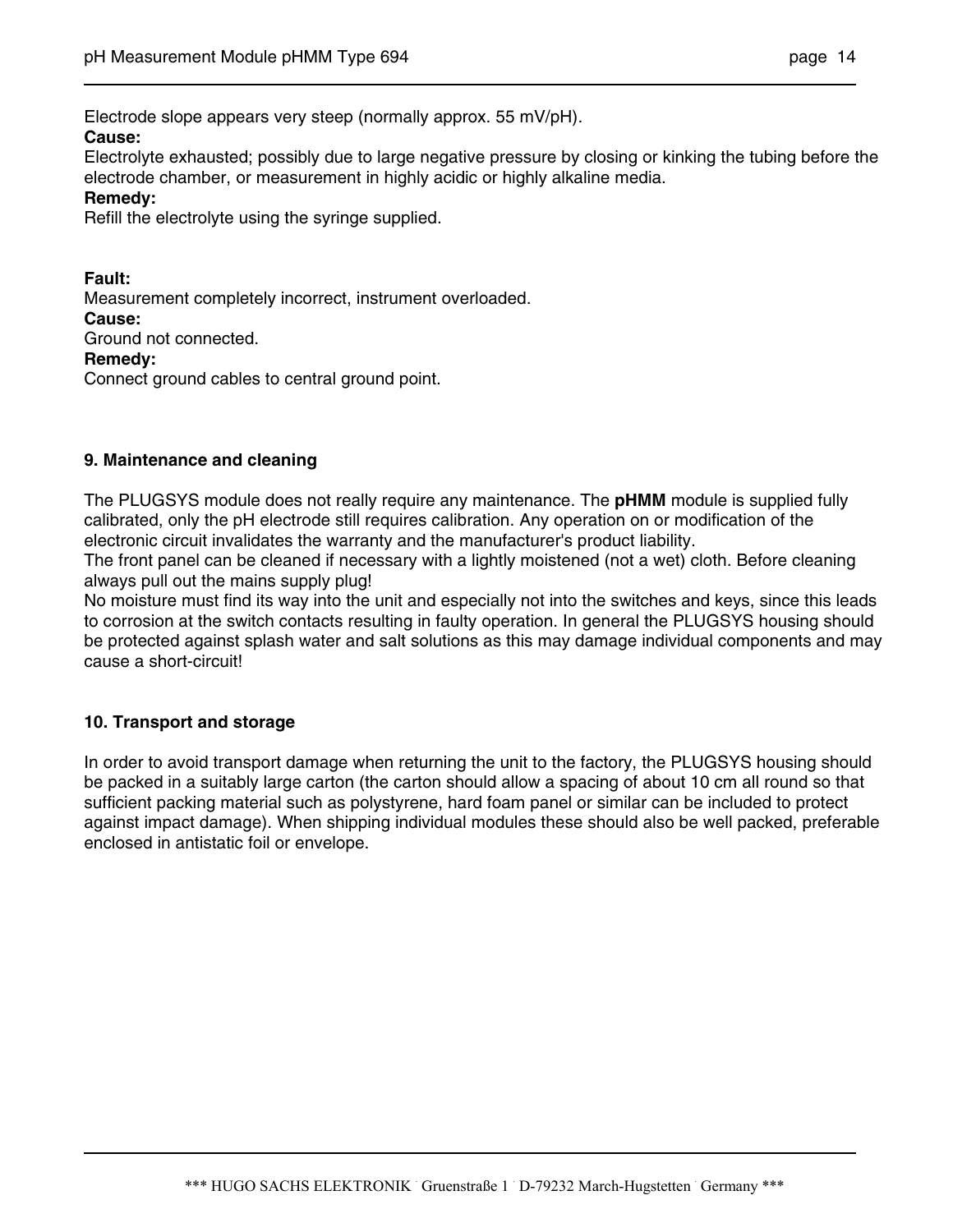### **11. Block diagram of the pHMM module**

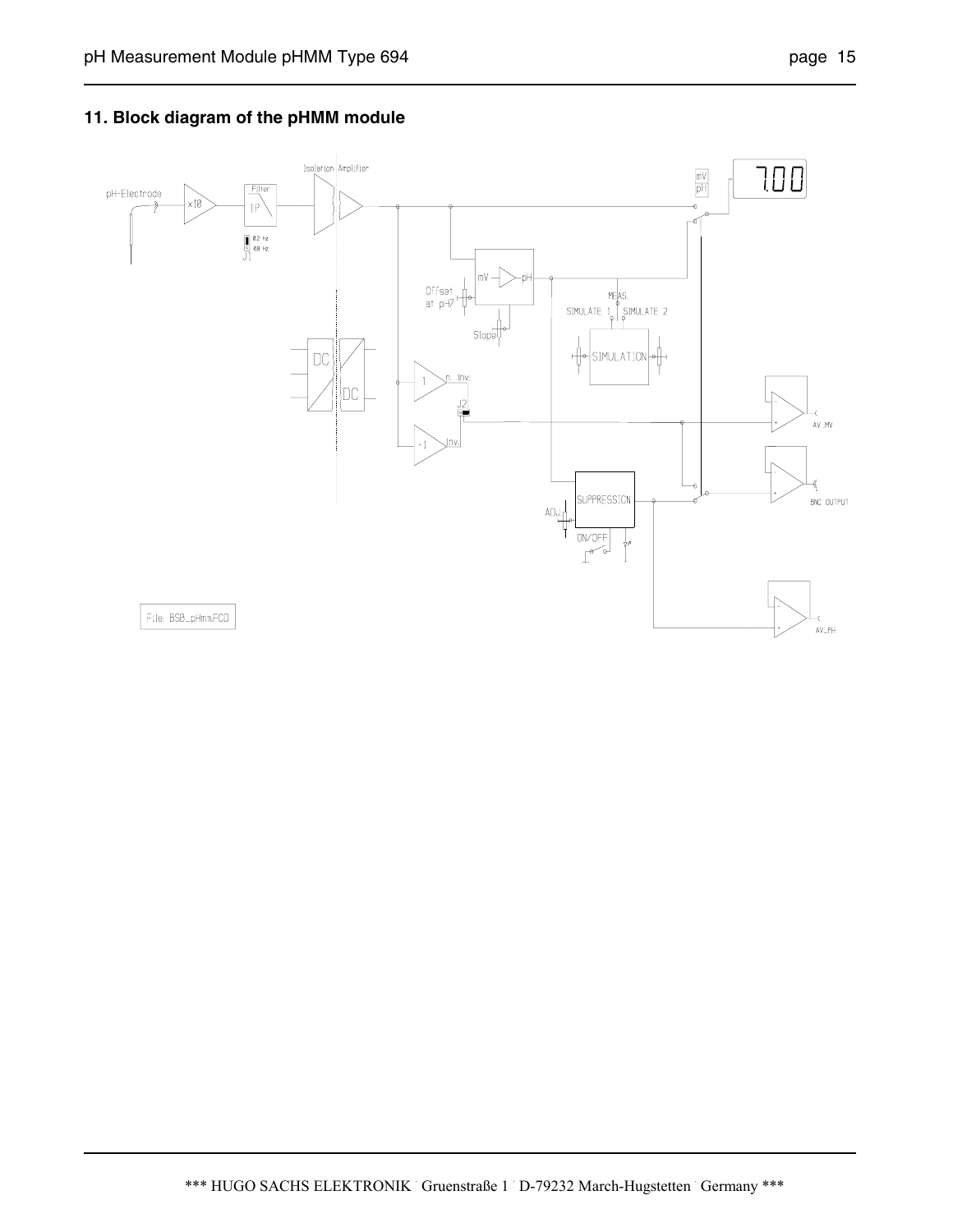#### **12. Technical data**

| Input:<br>Input socket:<br>Input impedance:<br>Input current<br>pH range:<br>Resolution:<br>Indication:<br>Millivolt range:<br>Offset range at pH 7:<br>Slope: | isolated differential input, max isolation voltage 500 V<br><b>BNC</b><br>$10^{15}$ Ohm<br>±300 fA<br>0 to $14$ pH<br>$0.01$ pH<br>3 1/2 digit LED display<br>$±600$ mV<br>$±100$ mV<br>45 mV/pH to 90 mV/pH                                                                    |
|----------------------------------------------------------------------------------------------------------------------------------------------------------------|---------------------------------------------------------------------------------------------------------------------------------------------------------------------------------------------------------------------------------------------------------------------------------|
| Output:                                                                                                                                                        | 1 Volt per pH at BNC socket OUTPUT on front panel (±10 V 5 mA max.) The<br>output voltage for pH and mV is also available internally on the PLUGSYS<br>bus.                                                                                                                     |
| Suppression:                                                                                                                                                   | OFF --> output voltage 0 Volt at pH 0 and 10 Volt at pH 10<br>ON -> output voltage 0 Volt can be adjusted within the pH range 0 to 14                                                                                                                                           |
| Calibration:                                                                                                                                                   | 2-point calibration with standard buffer solutions                                                                                                                                                                                                                              |
| Simulation:                                                                                                                                                    | two physiological measurement points for calibrating a recorder can be set<br>within the range 0 - 14. A switch is used to switch the simulation values to<br>the display and the output.                                                                                       |
| Recorder outputs:                                                                                                                                              | the internal output AV_PH is connected through a link to the PLUGSYS bus<br>system. The pH signal is connected to a recorder through the Recorder<br>Output Module installed in the PLUGSYS system. Direct connection at the<br>BNC socket on the front panel is also possible. |
| Ambient conditions:                                                                                                                                            | Operating temperature: 10 to 40°C                                                                                                                                                                                                                                               |
| Relative humidity:                                                                                                                                             | 20 to 80% without condensation                                                                                                                                                                                                                                                  |
| Storage temperature:                                                                                                                                           | -20 to $+60^{\circ}$ C                                                                                                                                                                                                                                                          |
| Supply:                                                                                                                                                        | 5 V 450 mA, supply via the PLUGSYS system bus                                                                                                                                                                                                                                   |
| Mechanical data:<br>Dimensions:                                                                                                                                | module for PLUGSYS housing<br>width 8 E (40.8 mm)<br>height 3 U (128.7 mm)<br>depth Eurocard (220 mm)                                                                                                                                                                           |
| Connectors:                                                                                                                                                    | DIN 41612, 64-pin VG connector<br><b>BNC</b>                                                                                                                                                                                                                                    |
| Weight:<br>Accessories:                                                                                                                                        | 400 <sub>g</sub><br>BNC output cable and Operating Instructions                                                                                                                                                                                                                 |